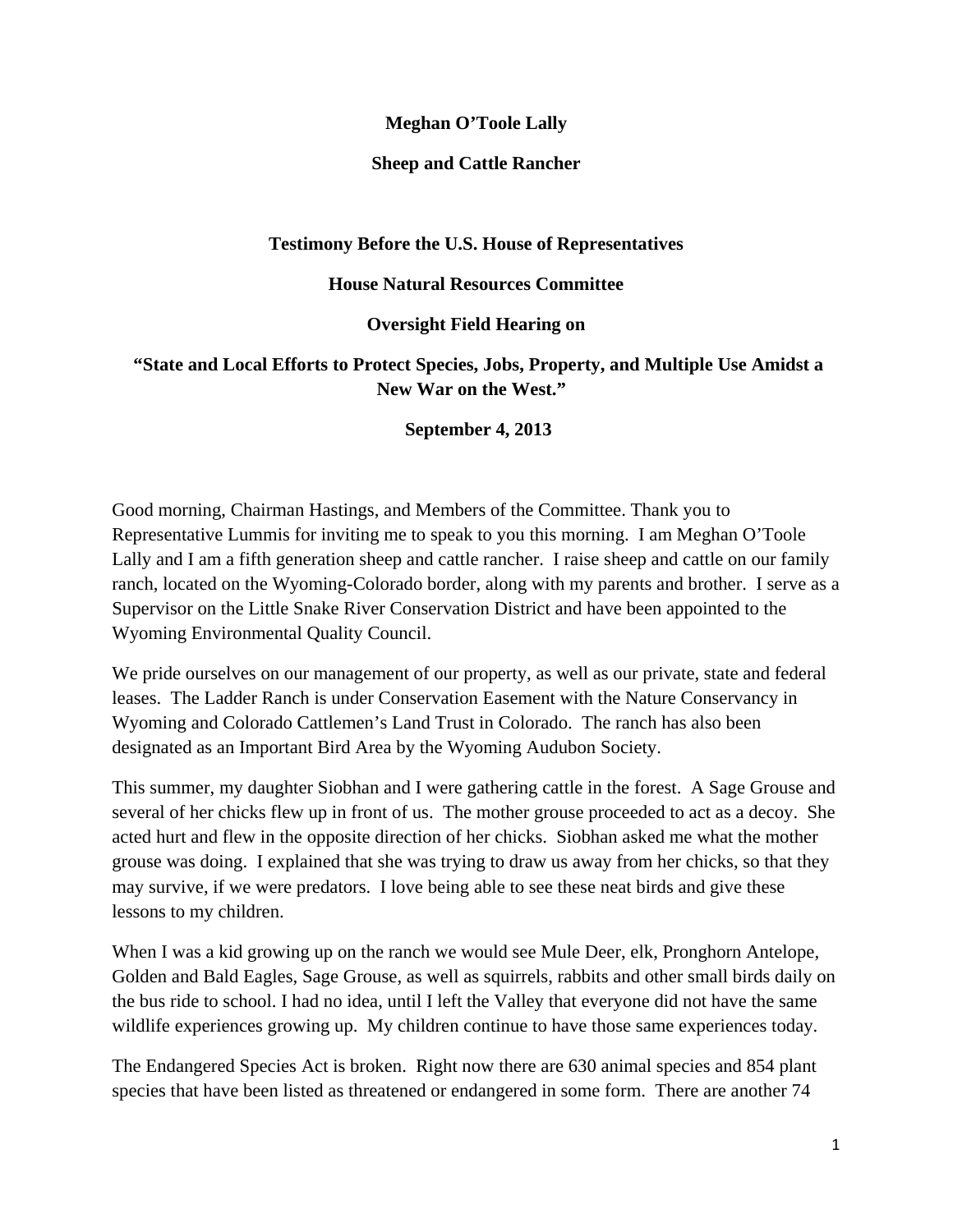species that have been proposed for listing and 168 candidate species. Of those only 1 per cent have been delisted. Obviously we are doing something wrong. Listing hundreds of species without adequate science and without a plan for recovery beyond "all human activity is bad" will not improve our track record. There are two types of groups working on the problems in the West. The hopefuls and the hatefuls. The hopefuls are trying to work toward collaborative solutions that meet everyone's needs. The hatefuls want to litigate and derail the process. The problems are numerous; solutions exist that are working, if they can be expanded to a national scale.

The Candidate Conservation Agreement with Assurances (CCAA) concept is a good one for landowners who enter into it willingly with their eyes wide open. However, The CCAs and CCAAs that I am aware of have taken 10 years to even get the applications processed. Very few exist at all. Many people who were interested in the program decided not to participate because they expose themselves to litigation and regulation with no legal, court tested guarantees. Until landowners can enter into agreements with the Fish and Wildlife Service without fear of being sued or the rules and regulations changing midstream, most landowners will not be willing to commit to provide habitat for and protect threatened or endangered species.

Litigation by hateful groups threatens the procedural rules set by the rulemaking process. Sue and Settle has been used by the Center for Biological Diversity (CBD) to force the candidate listing of 168 species. Contrary to CBD stated insistence on a procedurally correct, transparent process on the part of federal agencies, Sue and Settle is an opaque process that is not subject to public comment or review.

In Wyoming, we have experienced hateful groups filing the same or similar lawsuits in several venues. They choose which venue they would like their lawsuit to be heard. Then the other suits are dropped. This happened recently in the current round of Grey Wolf litigation.

When decisions are made for listing, habitat needs, or species needs, it is imperative that the Fish and Wildlife Service use peer reviewed science to make decisions. When the agency uses ideas and hunches to make decisions it could have wide ranging impacts that have no positive effect on the target species. If there is any question as to the validity of the science, the National Academy of Science needs to be consulted.

When it became apparent that hateful groups were using Big Horn sheep to remove domestic sheep grazing from public lands in the west, Wyoming decided it needed to be proactive. The State formed the Wyoming State-Wide Big Horn/Domestic Sheep Interaction Working Group. It included people representing all interested parties, including Wyoming Wool Growers, Wyoming Game and Fish Department, the Wild Sheep Foundation, environmental groups, sheep producers and others. The stated goal of the group was "to maintain healthy bighorn sheep populations while sustaining an economically viable domestic sheep industry in Wyoming."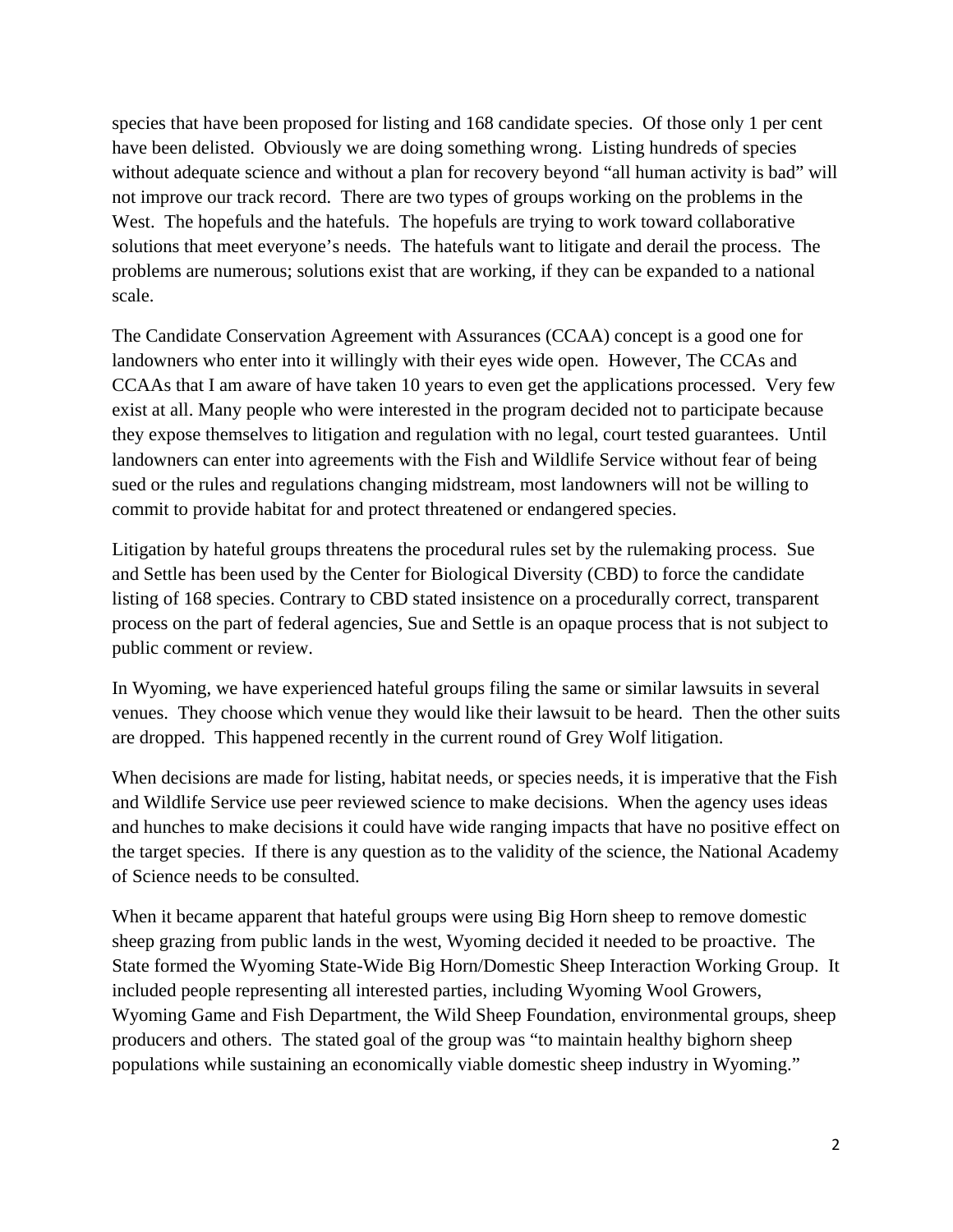The Wyoming Plan, as it is known, is a model for how to address domestic sheep/Big Horn sheep management in the west. It was adopted in 2004. It allowed areas where Big Horn sheep would be the priority and there would be no domestic sheep. There were also areas for domestic sheep grazing. Several of our sheep grazing permits are in that area. Recently, Biodiversity Conservation Alliance (BCA) sued the Forest Service over a small herd of Big Horn sheep located near our grazing permit. This herd was deemed non-essential by the Game and Fish and the Working Group. The herd was reintroduced in 1977. The grazing permits in that are predate that time by several decades. There are several other permittees who could also be impacted by the decision that any possible contact by domestic sheep to a Big Horn sheep means the loss of a permit. Biodiversity Conservation Alliance used that same law firm that is used by Western Watersheds for their litigation in Idaho.

Unfunded mandates are negatively affecting wildlife agencies. The federal government regularly hands down unfunded mandates on endangered species management that the state wildlife agencies then have to try to implement. These mandates affect the management of other species within the state, which may endanger them in the future. It also strains the budgets of these agencies. The states then need to make up the money poured into these mandates. Many times this may result in increase in license fees to make up the shortfalls.

By restricting the legal historic activities that can take place on private property; I believe that the Endangered Species Act is being used to perform an illegal takings of that private property.

Right now the federal government is increasing the amount of red tape and analysis of habitat projects before they can be implemented on the ground. It used to take 3-6 months to get a project approved, funded and on the ground. Now the agencies are saying that we need to plan on at least a year for all of the extra analysis for even simple projects. There is a historic irrigation ditch on our ranch, dug by hand and with mules at the turn of the century by my greatgrandfather. We are slowly piping the ditch, for efficiency and also to preserve the integrity of the ditch. We had a federal archeologist tell us we may not be able to continue to pipe the ditch without archeological analysis because it is a historic structure.

In Section 2(a) (5), the Endangered Species Act states that "The Congress declares and finds that—in encouraging the States and other interested parties, through Federal financial assistance and a system of incentives, to develop and maintain conservation programs which meet national and international standards is a key to meeting the Nation's international commitments and to better safeguarding, for the benefit of all citizens, the Nation's heritage in fish, wildlife, and plants."

This clearly indicates an intention by the adopters of the Endangered Species Act that incentives should be used to encourage the preservation of species. I believe that the adage that "you catch more bees with honey than with vinegar" needs to be the aim of the Fish and Wildlife Service. In that spirit I offer the following solutions.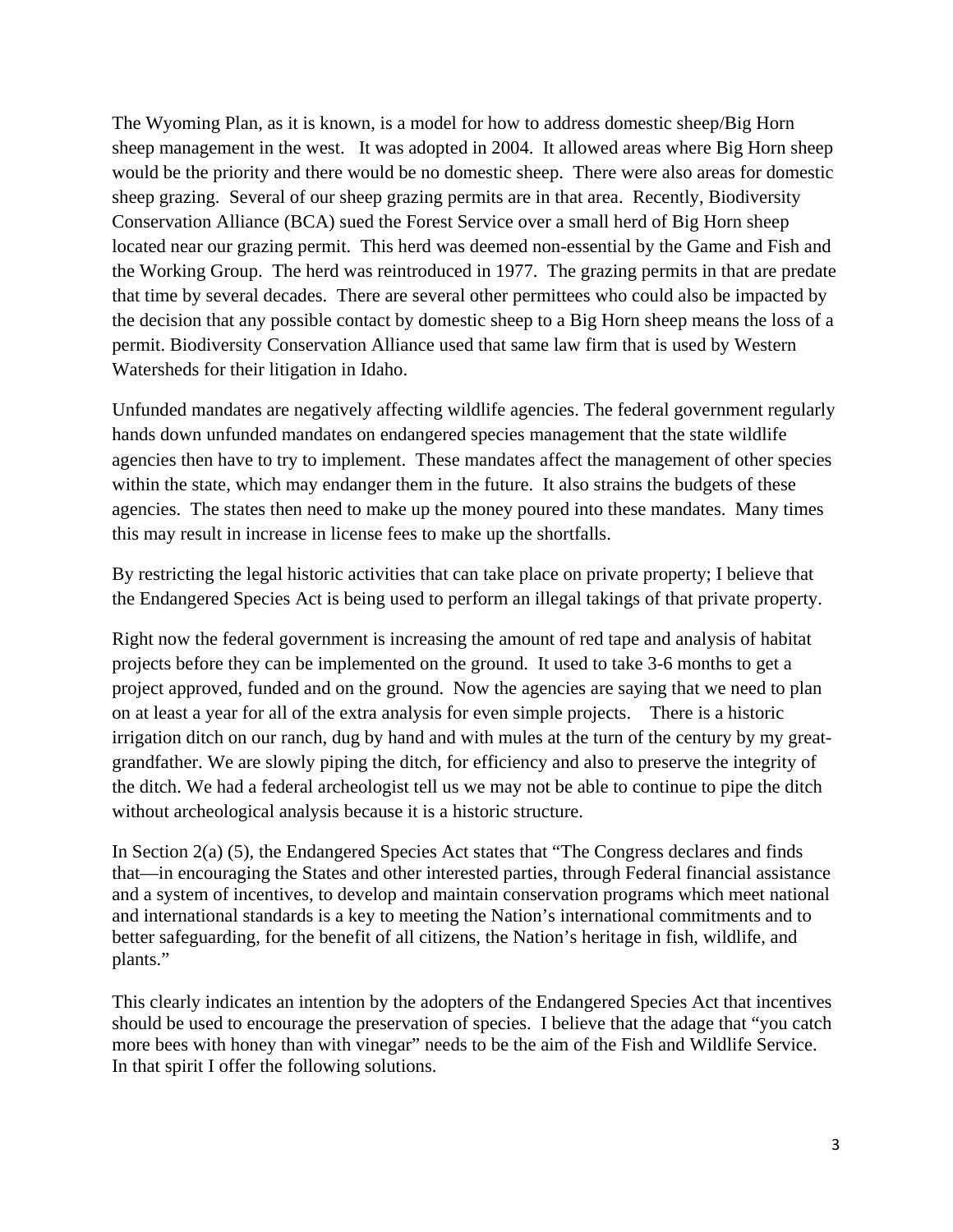I believe that collaborative processes are a great tool for increasing the success of the implementation of the Endangered Species Act. The Wyoming Plan is an example of a win-win plan for everyone. Without the Wyoming Plan, constant litigation would be the future between the Big Horn Sheep advocates and the domestic industry. The Game and Fish would not be able to expand the habitat for the Big Horn sheep and the State of Wyoming would lose an industry which contributes to the economy of the state. However, under the plan, the Game and Fish has an avenue to introduce Big Horn Sheep to other parts of the state, which will increase the overall numbers of Big Horn Sheep.

There needs to be acknowledgement that in order to preserve these endangered or threatened species or preclude listing at all that work needs to be done on the ground immediately, not two or three years from now. Water developments, fence mitigation, sage brush treatments, and fish passages or barriers are all examples of important habitat work that could be done now to preserve endangered species habitat. Simplifying the paperwork from dozens of pages to a reasonable application, allowing ground level managers to make decisions, and increasing the number of technicians on the ground to get the work done would streamline the process and make it easier to get work done in a timely manner.

There is a group within the Fish and Wildlife Service called Partners for Fish and Wildlife. The Partners for Fish and Wildlife helps to fund habitat work on private lands. They already have the infrastructure and relationships with landowners to get effective habitat work done for endangered species. They have projects on the ground all over the country doing work to preserve habitat for toads in Nevada, Sage Grouse in Wyoming, and the Mountain Plover in Colorado, as well as many others. The Partners for Fish and Wildlife is uniquely positioned to fulfill the direction of the Endangered Species Act for the Fish and Wildlife Service to manage the designated endangered species.

Some producers - working with local conservation groups – have expressed interest in adding endangered species habitat enhancements to water projects. Examples include habitat improvements to recharge basins and riparian areas near ditches, hedge rows on fields, etc. Others have sought add native habitat improvements specifically to open up access for local endangered species. However, the restricted application of safe harbor rules by government agencies has forced many proponents to abandon their efforts.

Recognition that if a species exists and thrives on a property—public or private—the practices that currently occur on that property will not harm and possibly protect that species. Sage grouse are vulnerable to predators. Areas where people run sheep tend to have heavy predator control. Based on my own observations, there are many thriving Sage Grouse leks within our lambing areas. I believe that the predator control that takes place on our lambing grounds has helped to keep the sage grouse in those areas healthy.